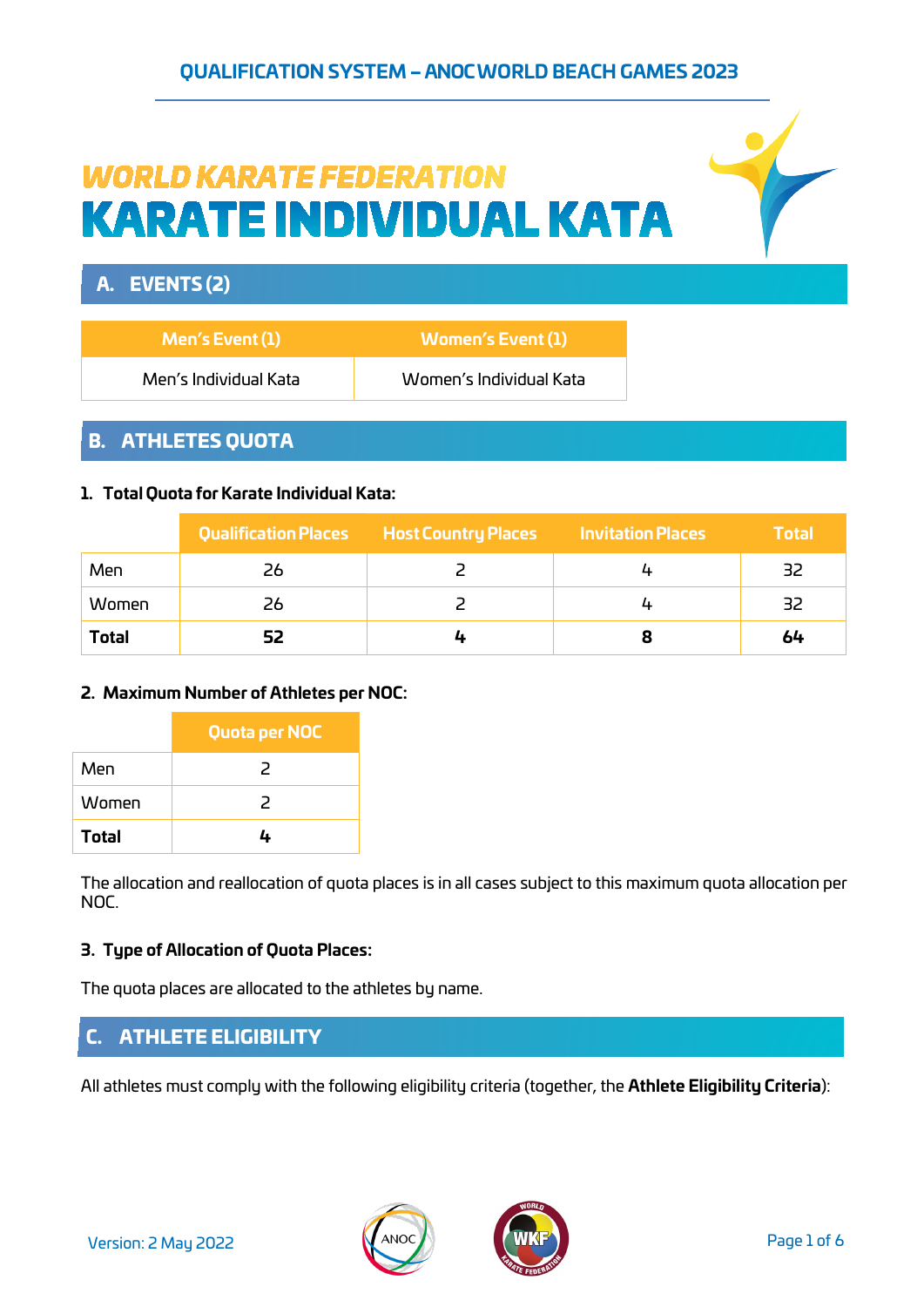#### **1. ANOC Eligibility Criteria**

All athletes must respect and comply with the provisions of the **ANOC World Beach Games Regulations** ("AWBG Regulations") currently in force, including but not limited to, Section IV, Rule 3 (Nationality of Competitors) and Section XI (World Anti-Doping Code and the Olympic Movement Code on the Prevention of Manipulation of Competitions).

Only those athletes who respect and comply with the AWBG Regulations, the World Anti-Doping Code and the Olympic Movement Code on the Prevention of Manipulation of Competitions, including the conditions of participation established by ANOC, plus the rules of the respective IF, may participate in the ANOC World Beach Games 2023.

Note: Section IV, Rule 1, of the AWBG Regulations provides that with regard to athlete eligibility in the case of conflict between the AWBG Regulations and the rules of the International Federation, the AWBG Regulations prevail.

#### **2. Age Requirements**

To be eligible to participate in the ANOC World Beach Games 2023, all athletes must have been born on or before the day in 2007 that is 16 years on the first day of the Karate competition at the ANOC World Beach Games 2023 (to be confirmed at a later date although currently anticipated to be 6 August 2007).

#### **3. Additional IF Eligibility Criteria:**

To be eligible to participate in the ANOC World Beach Games 2023, all athletes, including those belonging to the Host Country or receiving Invitation Places, must:

- Be a WKF NF member
- Be a member in good standing with their National Federation

## D. QUALIFICATION PATHWAY

#### **1. Qualification Places:**

| <b>Qualification Pathway</b>                                                                                                                                                            |
|-----------------------------------------------------------------------------------------------------------------------------------------------------------------------------------------|
| <b>World Senior Championships</b>                                                                                                                                                       |
| The six (6) highest ranked athletes at the Individual Kata event of the 2021                                                                                                            |
| World Senior Championships held in Dubai will be allocated one (1) quota<br>place, respecting the maximum quota allocation per NOC per event as<br>specified in section B, paragraph 2. |
| The first six $(6)$ places correspond to one $(1)$ gold, one $(1)$ silver, two $(2)$<br>bronze medalists, and the two (2) $5th$ ranked athletes in the results of the<br>tournament.    |
|                                                                                                                                                                                         |



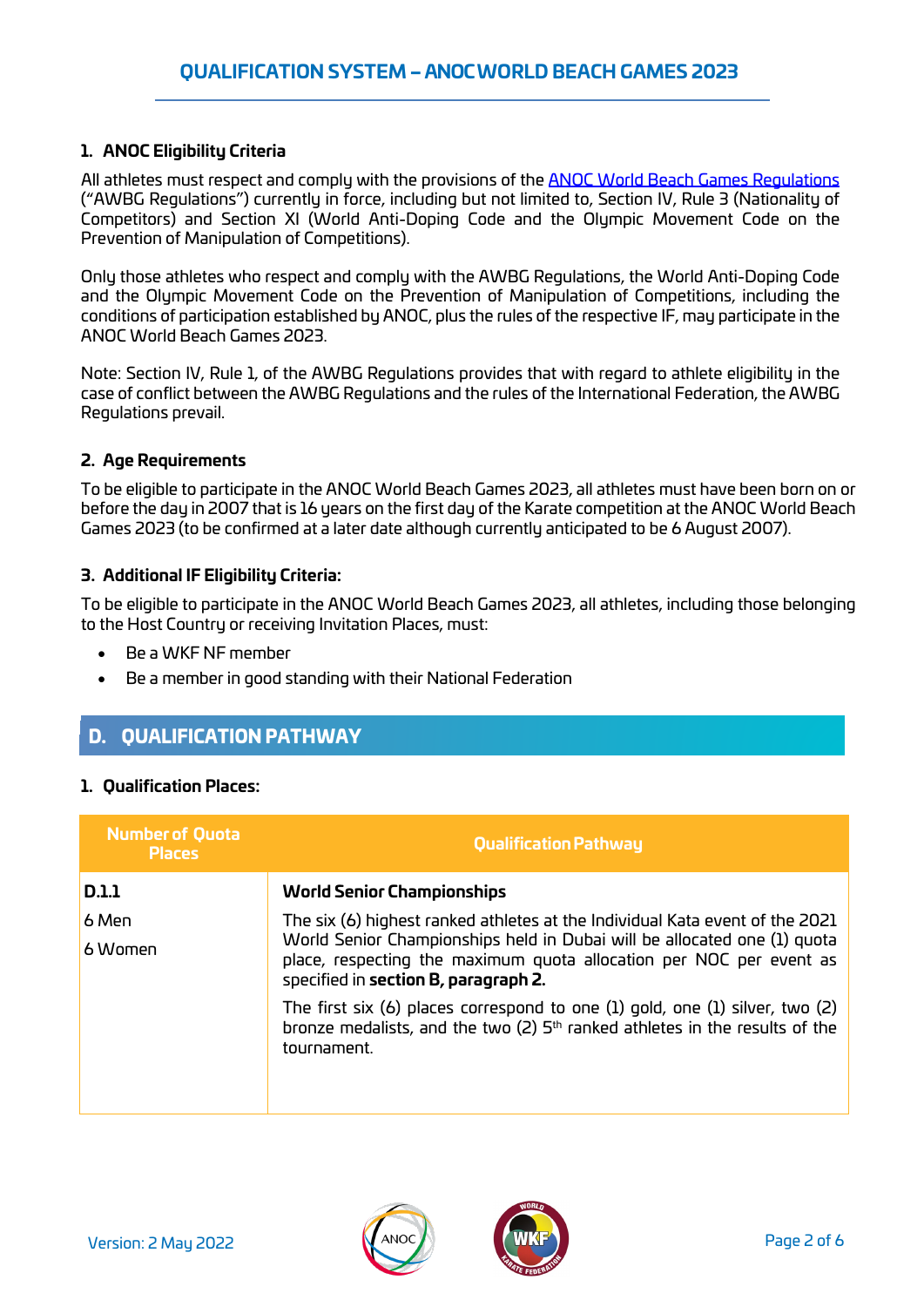| D.1.2              | <b>Continental Senior Championships</b>                                                                                                                                                                                                                                                                                                                                                                                                                                                                                                                                                                                                                                                                                                                          |
|--------------------|------------------------------------------------------------------------------------------------------------------------------------------------------------------------------------------------------------------------------------------------------------------------------------------------------------------------------------------------------------------------------------------------------------------------------------------------------------------------------------------------------------------------------------------------------------------------------------------------------------------------------------------------------------------------------------------------------------------------------------------------------------------|
| 10 Men<br>10 Women | In order to ensure continental representation, the two (2) highest ranked<br>athletes (gold and silver medalist) at the Individual Kata event of the<br>Continental Senior Championships immediately preceding the ANOC World<br>Beach Games 2023 will be allocated one (1) quota place, respecting the<br>maximum quota allocation per NOC per event as specified in section B,<br>paragraph 2.                                                                                                                                                                                                                                                                                                                                                                 |
|                    | Only one (1) athlete per NOC can qualify and obtain a quota through the<br>Continental Senior Championships. Should an athlete already be qualified<br>through the World Senior Championships as outlined in section D 1.1, or<br>should the gold and silver medalist be from the same NOC/NF, then the<br>quota(s) will be reallocated to the highest ranked bronze medalist of the<br>respective Continental Senior Championship, followed by the second highest<br>ranked bronze medalist. Should quotas remain unfilled thereafter, then the<br>quota place will be allocated to the highest ranked athletes of the WKF Kata<br>Ranking as of 12 June 2023, from the applicable continent, not yet qualified<br>as per the procedure indicated in section F. |
|                    | The five (5) continents are:<br>Africa (UFAK)<br>Asia (AKF)<br>$\overline{\phantom{a}}$<br>Europe (EKF)<br>$\overline{\phantom{a}}$<br>Oceania (OKF)<br>$\overline{\phantom{0}}$<br>Panamerica (PKF)<br>$\blacksquare$                                                                                                                                                                                                                                                                                                                                                                                                                                                                                                                                           |
| D.1.3              | <b>WKF Ranking</b>                                                                                                                                                                                                                                                                                                                                                                                                                                                                                                                                                                                                                                                                                                                                               |
| 10 Men<br>10 Women | The ten (10) highest ranked athletes of the WKF Kata Ranking as of 12 June<br>2023, not yet qualified through the World Senior Championships as outlined<br>in section D.1.1 or the Continental Senior Championships as outlined in<br>section D.1.2, will be allocated one (1) quota place, respecting the maximum<br>quota allocation per NOC per event as specified in section B, paragraph 2.                                                                                                                                                                                                                                                                                                                                                                |

## **2. Host Country Places:**

| <b>Number of Quota</b><br><b>Places</b> | <b>Qualification Pathway</b>                                                                                                                                                                                                                                                                                                                                |
|-----------------------------------------|-------------------------------------------------------------------------------------------------------------------------------------------------------------------------------------------------------------------------------------------------------------------------------------------------------------------------------------------------------------|
| D.2.1<br>2 Men<br>2 Women               | The Host Country is quaranteed two (2) quota places per gender provided<br>that they comply with the eligibility criteria outlined in section C and if the<br>host country has not previously qualified as outlined in section D, paragraph<br>1, thus respecting the maximum quota allocation per NOC per event as<br>specified in section B, paragraph 2. |
|                                         | Should the Host Country qualify through the Continental Senior<br>Championships, World Senior Championships or WKF Kata Ranking as of 12<br>June 2023, then the Host Country place will be reallocated as per the<br>procedure indicated in section F.                                                                                                      |



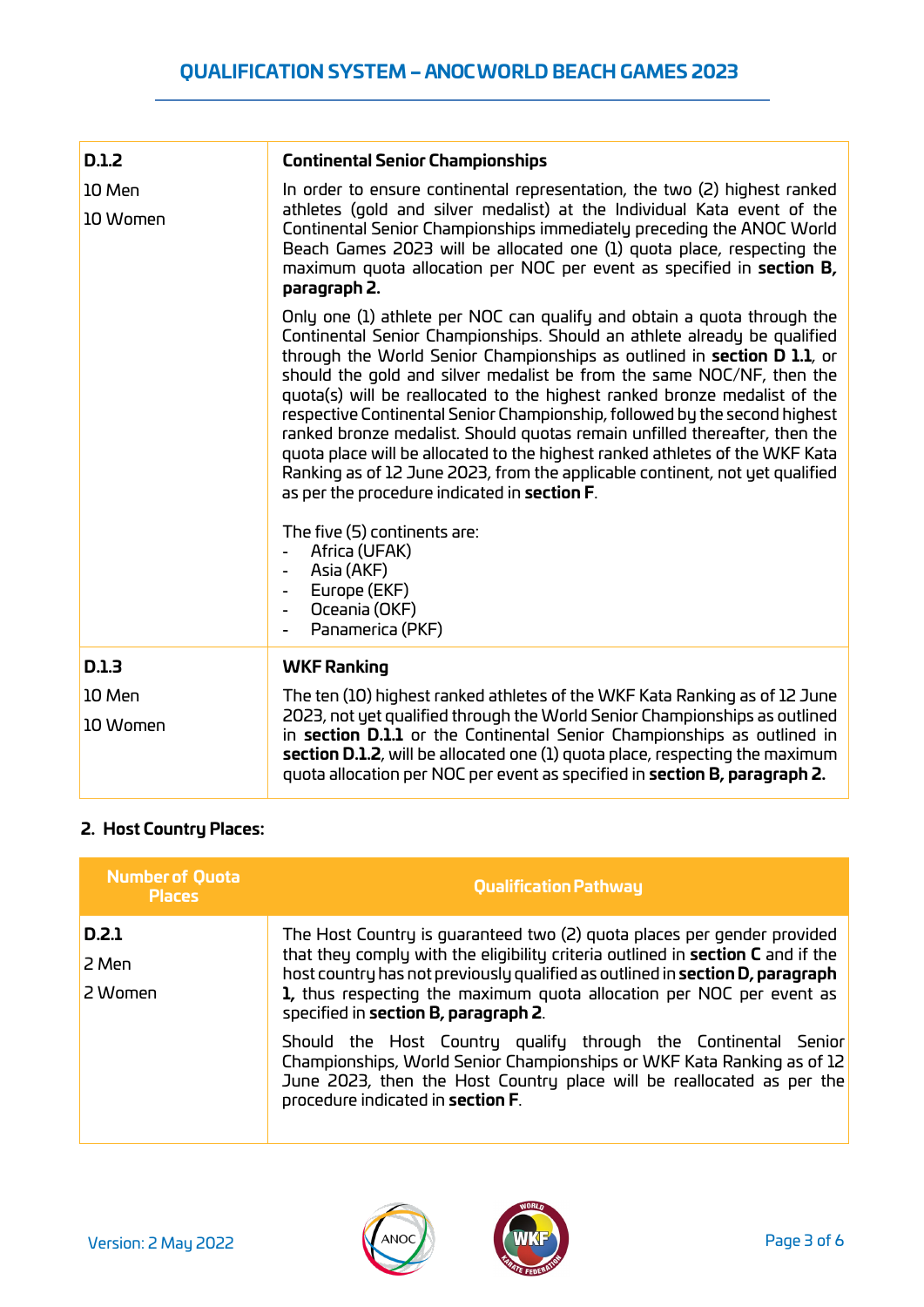#### **3. Invitation Places:**

| <b>Number of Quota</b><br><b>Places</b> | <b>Qualification Pathway</b>                                                                                                                                                                                                                                                                                                                                                                                                                                                                                                                                                          |
|-----------------------------------------|---------------------------------------------------------------------------------------------------------------------------------------------------------------------------------------------------------------------------------------------------------------------------------------------------------------------------------------------------------------------------------------------------------------------------------------------------------------------------------------------------------------------------------------------------------------------------------------|
| D.3.1<br>4 Men<br>4 Women               | Four (4) quota places per gender will be made available as invitation places<br>to eligible NOCs to participate at the ANOC World Beach Games 2023 that<br>have not previously qualified as outlined in section D, paragraph 1 and<br>provided the respective athletes comply with the eligibility criteria outlined<br>in section C.                                                                                                                                                                                                                                                 |
|                                         | By 13 June 2023, World Karate will propose to ANOC to invite eligible<br>athletes provided they are ranked within the Top 100 of the WKF Kata<br>Ranking as of 12 June 2023. The invitation places will be communicated by<br>ANOC in conjunction with the World Karate Federation to the invited NOCs<br>on 14 June 2023. The deadline for NOCs to accept the invitation is 28 June<br>2023. The Invitation Commission will confirm, in writing, the allocation of<br>invitation places with the relevant NOCs after the end of the qualification<br>period for the concerned sport. |
|                                         | The allocation of invitation places is in the absolute discretion of the<br>Invitation Commission provided the invited athletes comply with the<br>eligibility criteria outlined in section C. If the Invitation Commission is not able<br>to allocate an Invitation Place, it will be reallocated as per the procedure<br>indicated in <b>section F</b> .                                                                                                                                                                                                                            |

### E. CONFIRMATION PROCESS FOR QUOTA PLACES

The World Karate Federation will publish the final list of qualified athletes on its website [\(http://www.wkf.net\)](http://www.wkf.net/) on 13 June 2023 at the latest.

ANOC, in conjunction with the World Karate Federation, will inform the respective NOCs of their allocated quota places within one (1) day of the publication of the list of qualified athletes.

The NOCs will then have two (2) weeks to confirm in writing with ANOC and the World Karate Federation if they wish to use these quota places, as detailed in **section G**. If a confirmation is not provided by the deadline, the quota place obtained will be reallocated as per the procedure indicated **in section F**.

The quotas for the host country places and invitation places must be confirmed in writing with ANOC and the World Karate Federation by 28 June 2023.

# F. REALLOCATION OF UNUSED QUOTA PLACES

#### **1. Reallocation of unused Qualification Places:**

If an allocated quota place is not confirmed by the NOC by the quota place confirmation deadline or is declined by the NOC, the quota place will be reallocated as follows:

a) **World Senior Championships**: If the athlete is qualified through the World Senior Championships as outlined in **section D, paragraph 1.1**, and is not confirmed by the NOC, then the quota place will be reallocated to the next highest ranked athlete of the WKF Ranking as of 12 June 2023 not yet qualified, respecting the maximum number of athletes per NOC specified in **section B, paragraph 2**.



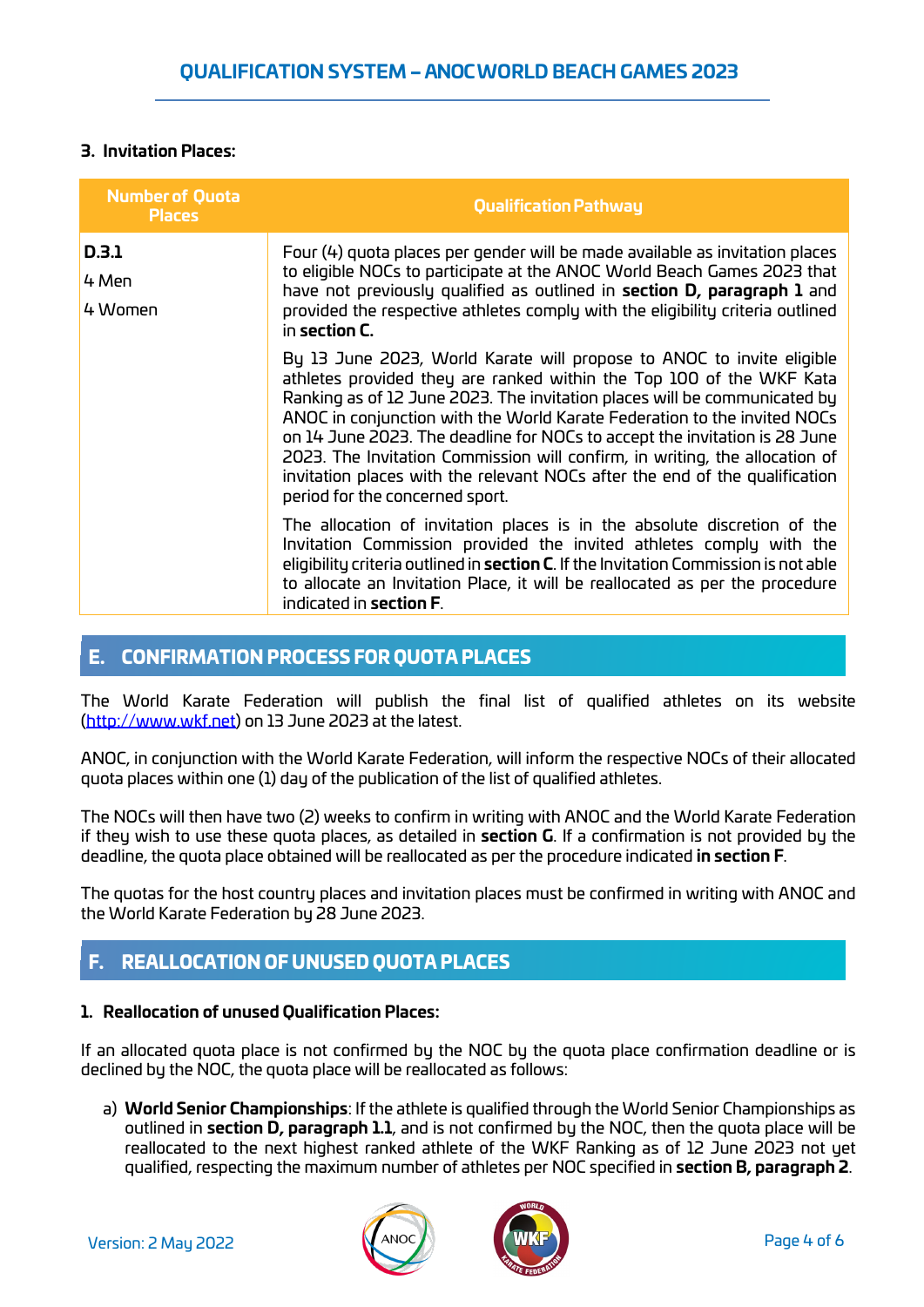- b) **Continental Senior Championships**: If the athlete is qualified through the Continental Senior Championships as outlined in **section D, paragraph 1.2,** and is not confirmed by the NOC, or the gold and silver medalists of the Continental Senior Championship are from the same NOC/NF, then the quota place will be reallocated to the highest ranked bronze medalist of the applicable Continental Senior Championship. Should the athlete already be qualified or is not confirmed by the NOC, then the quota place will be reallocated to the second highest ranked bronze medalist. Thereafter, any remaining quota place will be reallocated to the next highest ranked athlete of the WKF Kata Ranking as of 12 June 2023 not yet qualified from that particular continent, respecting the maximum number of athletes per NOC specified in **section B, paragraph 2**.
- c) **WKF Ranking**: If the athlete is qualified through the WKF Kata Ranking as of 12 June 2023, and is not confirmed by the NOC, then the place will be reallocated to the next highest ranked athlete in the WKF Kata Ranking as of 12 June 2023 not yet qualified, respecting the maximum number of athletes per NOC specified in **section B, paragraph 2**.

#### **2. Reallocation of unused Host Country Places:**

If a quota place(s) is obtained by the Host Country through the qualification pathway outlined in **section D, paragraph 1** or is not used by the Host Country, then the available Host Country place will be reallocated to the next highest ranked athlete of the WKF Kata Ranking as of 12 June 2023 not yet qualified, respecting the maximum number of athletes per NOC specified in **section B, paragraph 2**.

#### **3. Reallocation of unused Invitation Places:**

If the Invitation Commission is not able to allocate an invitation place or if a NOC declines an invitation place, then the invitation place will be reallocated to the next highest ranked athlete of the WKF Kata Ranking as of 12 June 2023 not yet qualified, respecting the maximum number of athletes per NOC specified in **section B, paragraph 2**.

| <b>Date</b>                       | <b>Milestone</b>                                                                                                                                 |
|-----------------------------------|--------------------------------------------------------------------------------------------------------------------------------------------------|
| 12 June 2023                      | End of World Karate Federation qualification period                                                                                              |
|                                   | Publication of the WKF Kata World Raking                                                                                                         |
| 13 June 2023                      | World Karate Federation to publish final list of qualified athletes                                                                              |
| 14 June 2023                      | ANOC and World Karate Federation to inform NOCs of their allocated<br>quota places and to confirm in writing the allocation of Invitation Places |
| 28 June 2023                      | Deadline for NOCs to confirm use of allocated quota places, host country<br>places and invitation places to ANOC and World Karate Federation.    |
| <b>From 29 June 2023</b>          | World Karate Federation and ANOC to reallocate all unused quota places                                                                           |
| 8 July 2023,<br>23:59hrs (GMT+8)  | Sport Entries Deadline by name for all sports                                                                                                    |
| 15 July 2023,<br>23:59hrs (GMT+8) | Finalisation of DRP Deadline                                                                                                                     |

# G. QUALIFICATION TIMELINE